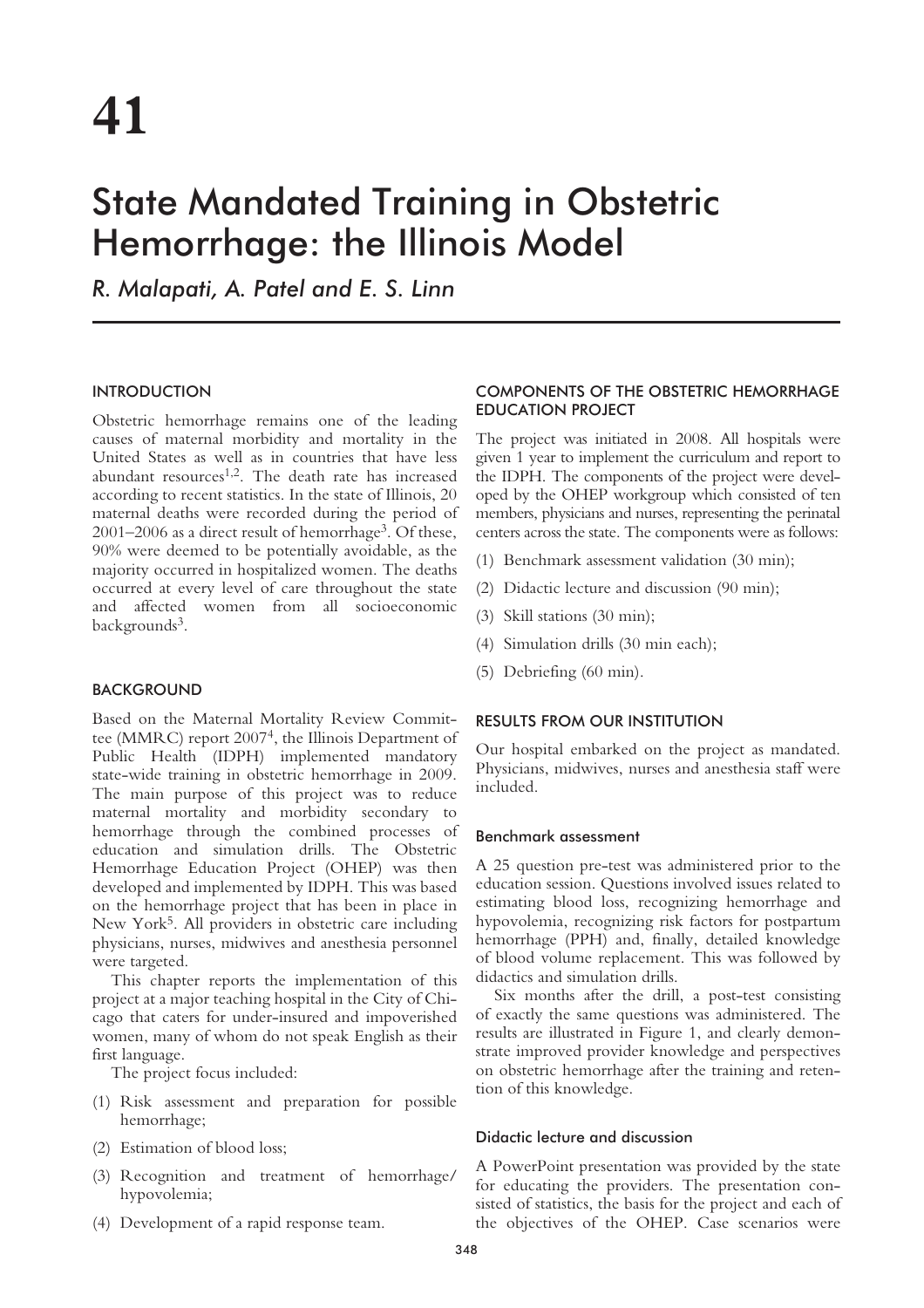

Figure 1 Benchmark test results across providers at a perinatal center. Results are the average scores across providers (maximum score of 25). There was a significant improvement in knowledge and retention among the nurses (36%) compared to physicians (16%), midwives  $(8\%)$  and anesthesia staff  $(4\%)$ 

presented and discussions focused on steps involved in care of obstetric hemorrhage. A plan to improve care was put forward and discussed.

## Skill stations

Skills stations included estimating blood loss, introducing intrauterine balloon tamponade and discussion of surgical techniques, especially the B-Lynch suture. For the first station, providers were expected to visually estimate blood loss. Grape jelly and juice was used to simulate blood and clots on laparotomy sponges, sanitary pads and under-buttock drapes. Providers were then educated on the individual variation of blood loss estimation and how under- or overestimation can influence decision making. Station 2 demonstrated techniques for uterine tamponade. Station 3 demonstrated the B-Lynch suture, where providers were shown how to place the suture using tissue simulation (bovine tongue).

#### Simulation drill

As the purpose of the drill was to educate all providers on the importance of team work and communication, several different scenarios of obstetric hemorrhage were enacted, and teams were video recorded for subsequent review. The drill was also used to help clarify the potential shortcomings of hospital systems.

Our institution developed a PPH protocol incorporating a rapid response team (Figure 2). A large volume transfusion protocol was initiated in conjunction with the blood bank that when activated allows providers to access blood products within 10 min (Figure 3).



**Figure 2** Algorithm for management of postpartum hemorrhage (PPH). EBL, estimated blood loss; OB, obstetric; CBC, complete blood count; coags, coagulation profile; OR, operating room